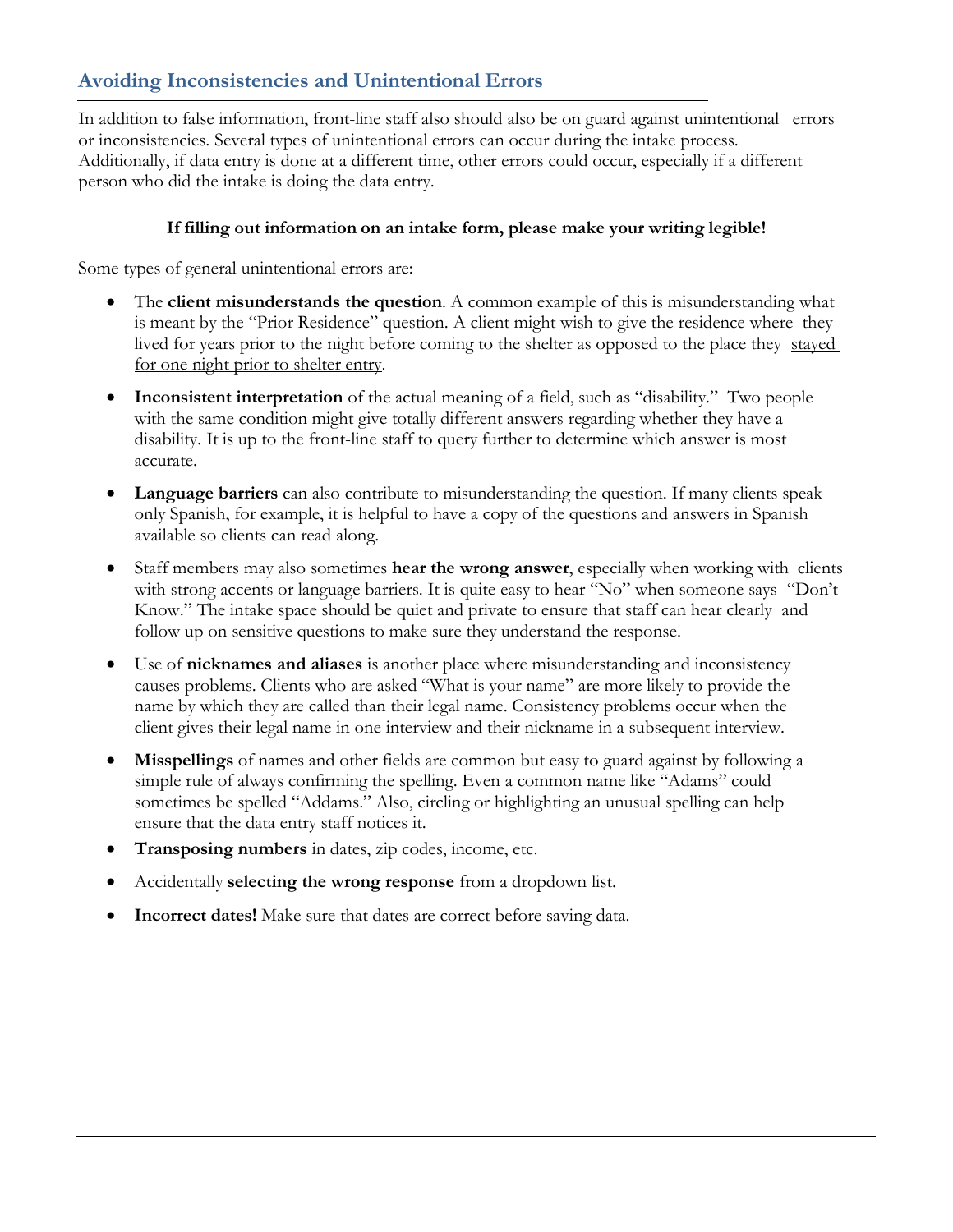# **Common Data Element Errors**

This section shows some common errors to watch out for when entering data into HMIS.

#### **Name**

- First and Last name are not normally the same.
- No numerals in name fields.
- Suffixes not in last name field.
- First name is not "Husband," "Wife," "Man," "Woman," "Boy," "Girl," Child", "Baby," "Baby Girl," "Baby Boy" or similar.
- Always confirm the spelling of client first and last names.
- Legal first name (do not add nicknames in "quotes" those are not searchable elements, add a nickname to the Alias field).

### **Social Security Number**

- SSN is all numbers, no letters can be entered.
- 9 digits indicates complete; less than 9 digits indicates a partial (last 4 digits) SSN.
- If client does not know or refuses to provide their SSN, **DO NOT enter a fake social security number** such as 123-45-6789, 999-99-9999, or xxx-xx-xxxx.

## **Date of Birth/Age**

- Cannot be earlier than current date or program entry date.
- Client cannot be younger than 0, or older than 114 years of age.
- If client cannot remember the year of birth, ask the person's age and calculate the approximate year of birth.
- If client cannot remember the month or day of birth, record an approximate date of "01" for month and "01" for day. Approximate dates for month and day will allow calculation of a person's age within one year of their actual age.
- Date of Birth should be the client's date of birth, not the current date or date entering the program (or service).
- Adults are defined as any person over 18 years of age.
- Client's entry date into a program cannot be before they were born.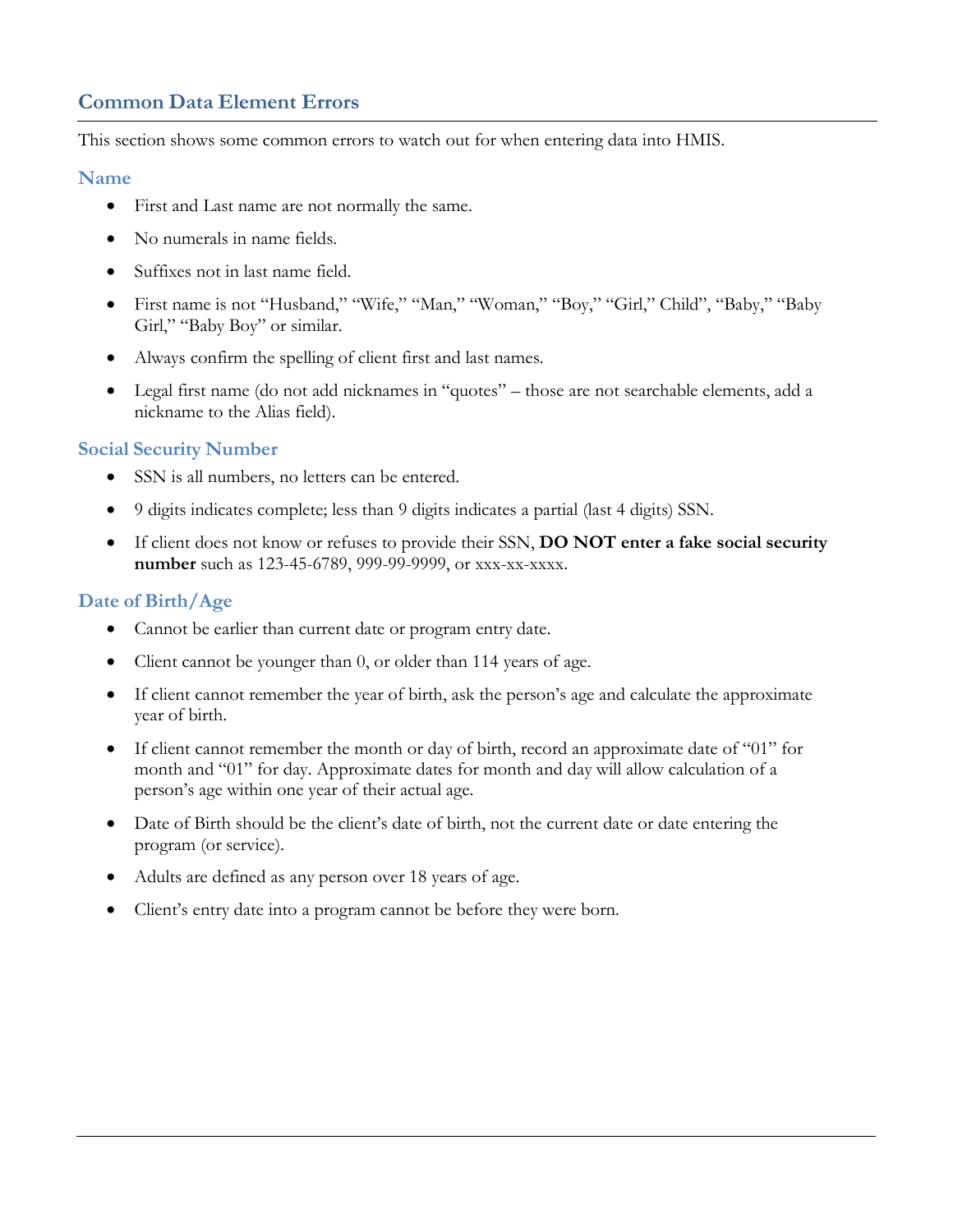## **Race/Ethnicity**

- Secondary Race ONLY has to be answered if the client self-identifies as more than one race.
- Primary and Secondary race CAN be the same, for example white/white is allowed, but it saves time to not even choose a Secondary Race.
- Secondary race is not required and may be left blank.
- If either Refused or Don't Know is reported, this data is counted as missing in some reports.

### **Gender**

- Men cannot be pregnant.
- No male in woman's shelter or woman in men's shelter.

#### **Veteran Status**

- Client under 18 cannot be a Veteran.
- Only veterans in Veteran shelter.
- Those receiving veteran's pension are marked as "Veteran."

### **DisablingCondition**

- Those receiving SSDI are marked as having a disability.
- Those indicating substance abuse, mental health, physical disability, developmental disability, or HIV/AIDS are marked as having disability.

### **Residence Prior to Program Entry / How Long at Place**

- Self-reported, not contradicted by other HMIS data.
- Where they slept last night.

### **Zip Code of Last Permanent Address**

- The zip code of the client's last permanent residence of 90 days or more.
- Look up the zip code if the client knows the city, but not the specific zip code.
- Entering a partial zip code is better than no zip code.
- Zip code has only numbers and is valid.

### **Program Entry Date/Program Exit Date**

- All clients have a program entry date.
- Program Entry Date later than Birth Date.
- Program Entry Date prior to Exit Date.
- Entry and Exit Date not the same in residential shelter.

### **Households**

- No single person in family shelter.
- No family in individual shelter.
- Clients under age 18 cannot be Head of Household (HOH).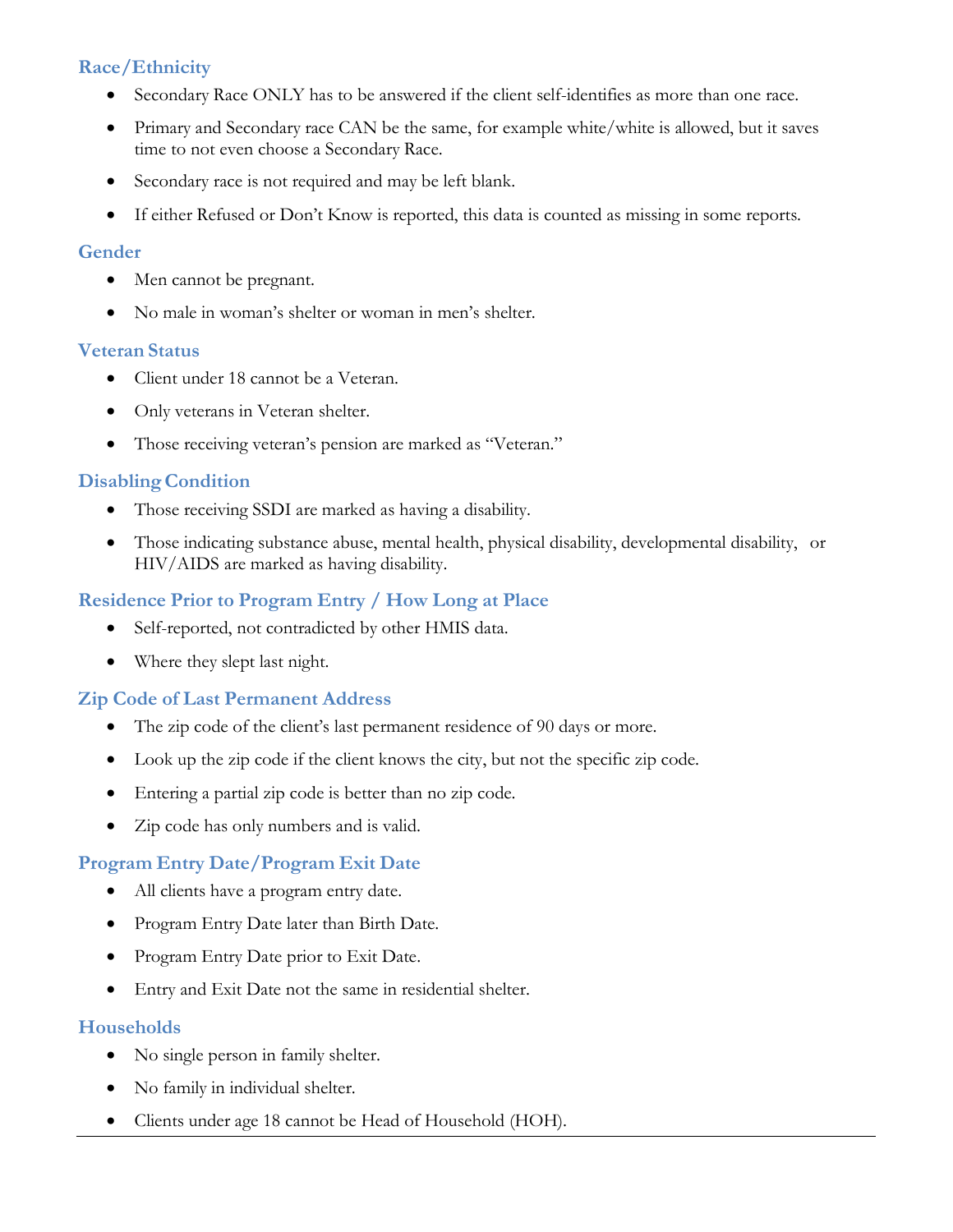• Try to enter all people in the family at the same time, if possible.

### **Pregnancy**

- No female under age 15 or over age 55.
- No pregnant males.

### **Income/CashBenefits**

- Enter cash benefits under the person who, if they leave, money goes with them.
- Income needs to be updated annually for permanent housing and permanent supportive housing programs.
- Income must be updated upon exit.

## **Non-Cash Benefits**

- Non-Cash Benefits must be updated upon exit.
- Non-Cash Benefits need to be updated annually for permanent housing and permanent supportive housing programs.

## **Unaccompanied Youth Errors**

• No minor in adult shelter; no adult in youth shelter